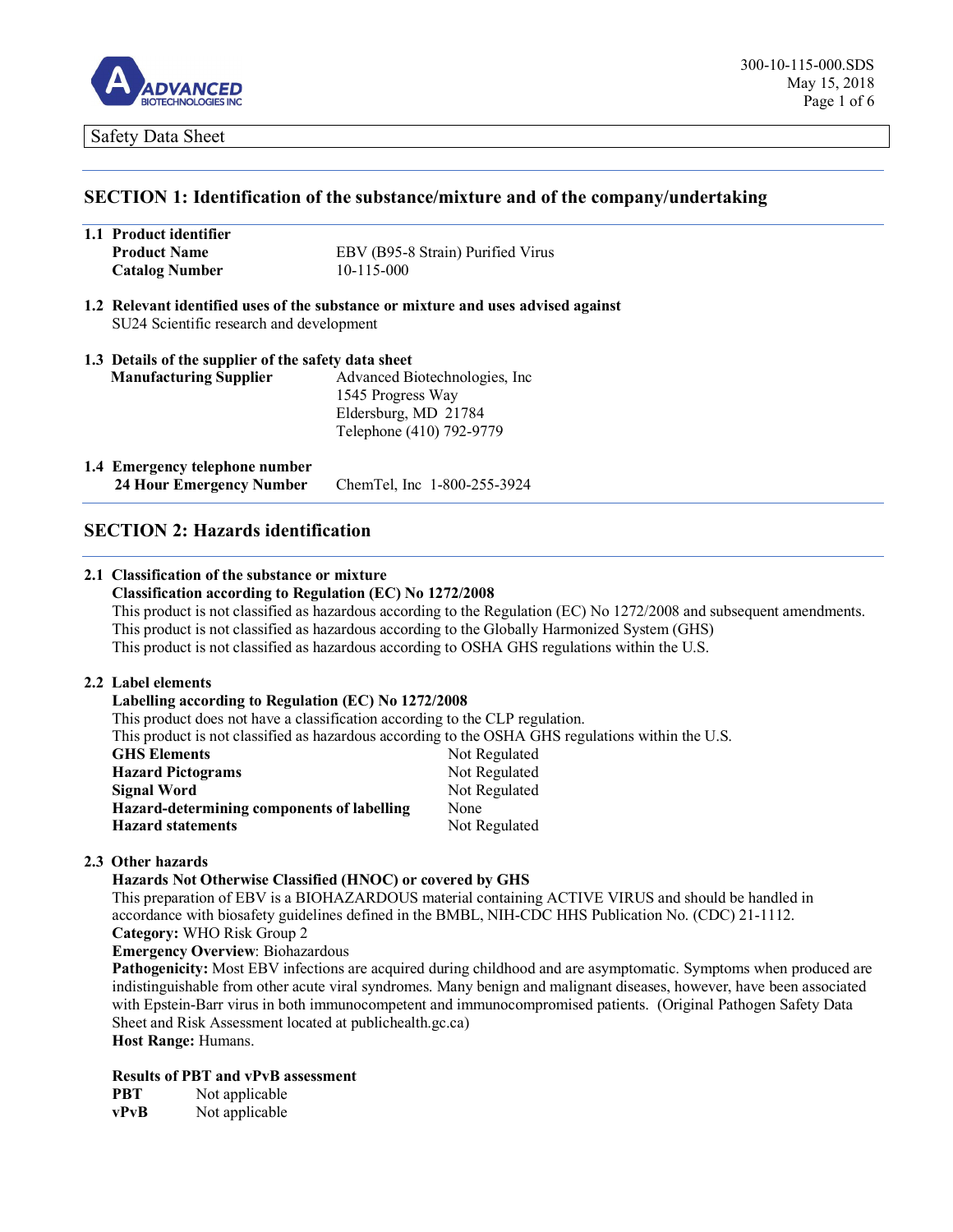

# **SECTION 3: Composition/information on ingredients**

## **3.2 Mixtures**

Description: Mixture consisting of the following chemicals with Epstein-Barr Virus

| Components       |                                                       | <b>Concentration/Amount</b> |
|------------------|-------------------------------------------------------|-----------------------------|
| CAS: 77-86-1     | Tris Base                                             | $10 \text{ mM}$             |
| EC No: 201-064-4 | Synonyms: Tris(hydroxymethyl)aminomethane, Trometamol |                             |
| $CAS: 7647-14-5$ | Sodium Chloride                                       | $150 \text{ mM}$            |
| EC No: 231-598-3 |                                                       |                             |
| $CAS: 60-00-4$   | Ethylenediaminetetraacetic acid, (EDTA)               | 1 mM                        |
| EC No: 200-449-4 | Synonyms: Edetic Acid                                 |                             |
|                  | Epstein-Barr Virus                                    |                             |

# **SECTION 4: First aid measures**

### **4.1 Description of first aid measures**

| <b>After inhalation</b> | Supply fresh air and seek medical advice.                                       |
|-------------------------|---------------------------------------------------------------------------------|
| After skin contact      | Immediately wash with water and soap and rinse thoroughly. Seek medical advice. |
| After eve contact       | Rinse immediately with plenty of water and seek medical advice.                 |
| After swallowing        | If swallowed, seek medical advice immediately and show the container/label/SDS. |

## **4.2 Most important symptoms and effects, both acute and delayed**

No further relevant information available.

**4.3 Indication of any immediate medical attention and special treatment needed** No further relevant information available.

# **SECTION 5: Firefighting measures**

### **5.1 Extinguishing media**

Use fire extinguishing methods suitable to surrounding conditions.

**5.2 Special hazards arising from the substance or mixture**  No further relevant information available.

## **5.3 Advice for firefighters**

Protective equipment: No special measures required.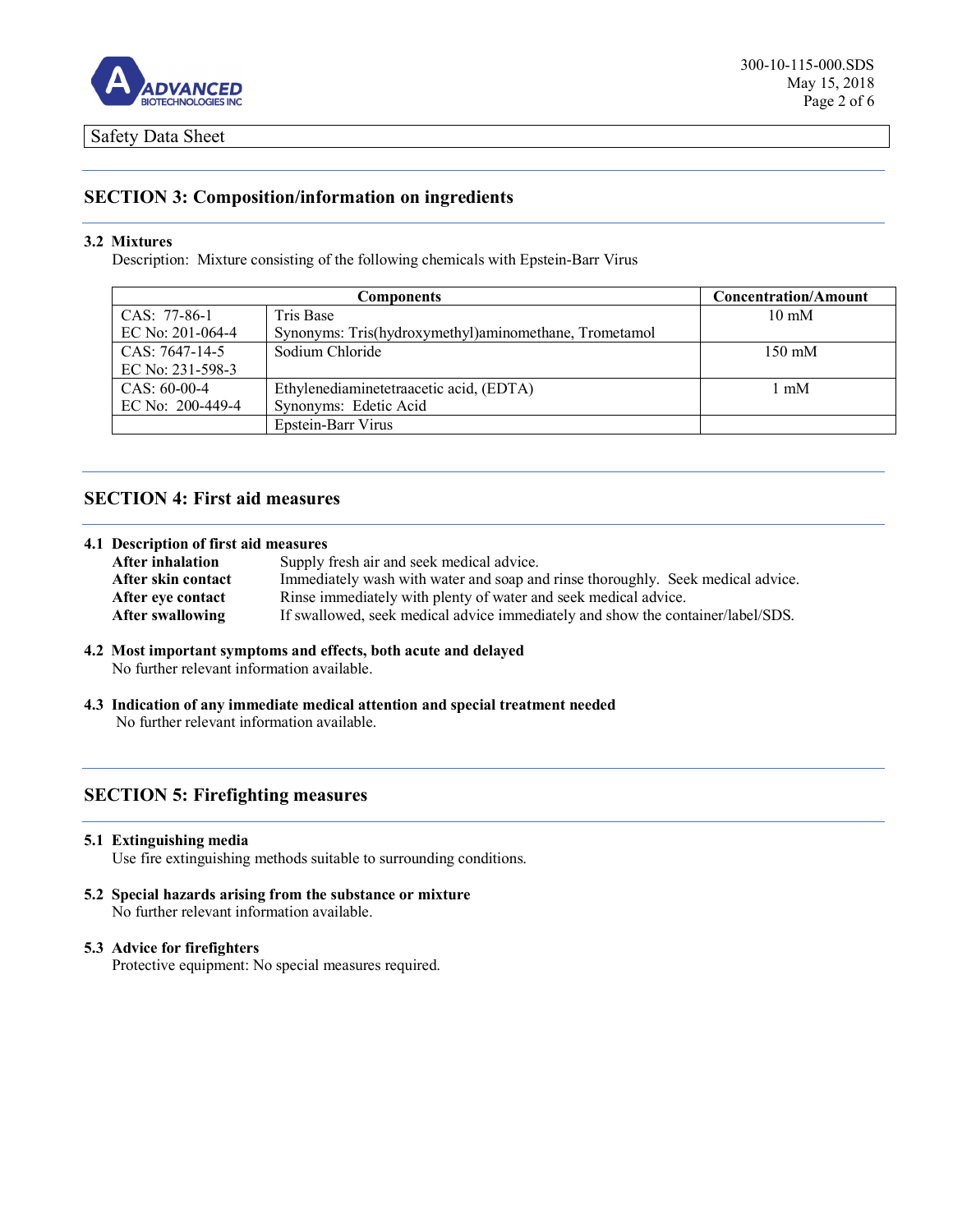

# **SECTION 6: Accidental release measures**

- **6.1 Personal precautions, protective equipment and emergency procedures** To minimize contact, wear a laboratory coat, nitrile or latex gloves, and protective glasses.
- **6.2 Environmental precautions**

Disinfect material before disposal.

**6.3 Methods and material for containment and cleaning up** Take up with absorbent material. Disinfect area with 3% hydrogen peroxide followed by 70% isopropyl alcohol.

## **6.4 Reference to other sections**

See Section 7 for Safe Handling. See Section 8 for Exposure Controls. See Section 13 for Disposal.

# **SECTION 7: Handling and storage**

## **7.1 Precautions for safe handling**

Biosafety Level-2 (BSL-2) practices, containment equipment, and facilities are recommended. Although there is little evidence that infectious aerosols are a significant source of laboratory acquired infections (LAI), it is prudent to avoid the generation of aerosols during the handling of clinical materials or isolates. Primary containment devices (Biological Safety Cabinet, BSC) should be utilized to prevent exposure of workers to infectious aerosols. Wear appropriate protective equipment (see Section 8). Practice good work hygiene. Only use in a well-ventilated area.

## **7.2 Conditions for safe storage, including any incompatibilities**

Storage temperature  $\leq$  -70°C in well-sealed receptacle.

### **7.3 Specific end use(s)**

No further relevant information available.

# **SECTION 8: Exposure controls/personal protection**

### **8.1 Control parameters**

### **Ingredients with limit values that require monitoring at the workplace**

The product does not contain any relevant quantities of materials with critical values that have to be monitored at the workplace.

## **8.2 Exposure controls Personal protective equipment General protective/hygienic measures** The usual precautionary measures are to be adhered to when handling chemicals and biological material. **Ventilation** Work in a biological safety cabinet to reduce the possibility of exposure. **Respiratory protection** Use a properly fitted, air-purifying or air-fed respirator complying with an approved standard, if a risk assessment indicates this is necessary. **Protection of hands** Protective gloves (i.e. nitrile or equivalent). **Eye protection Safety glasses or safety goggles, as appropriate. Body protection Protective work clothing and laboratory coats.**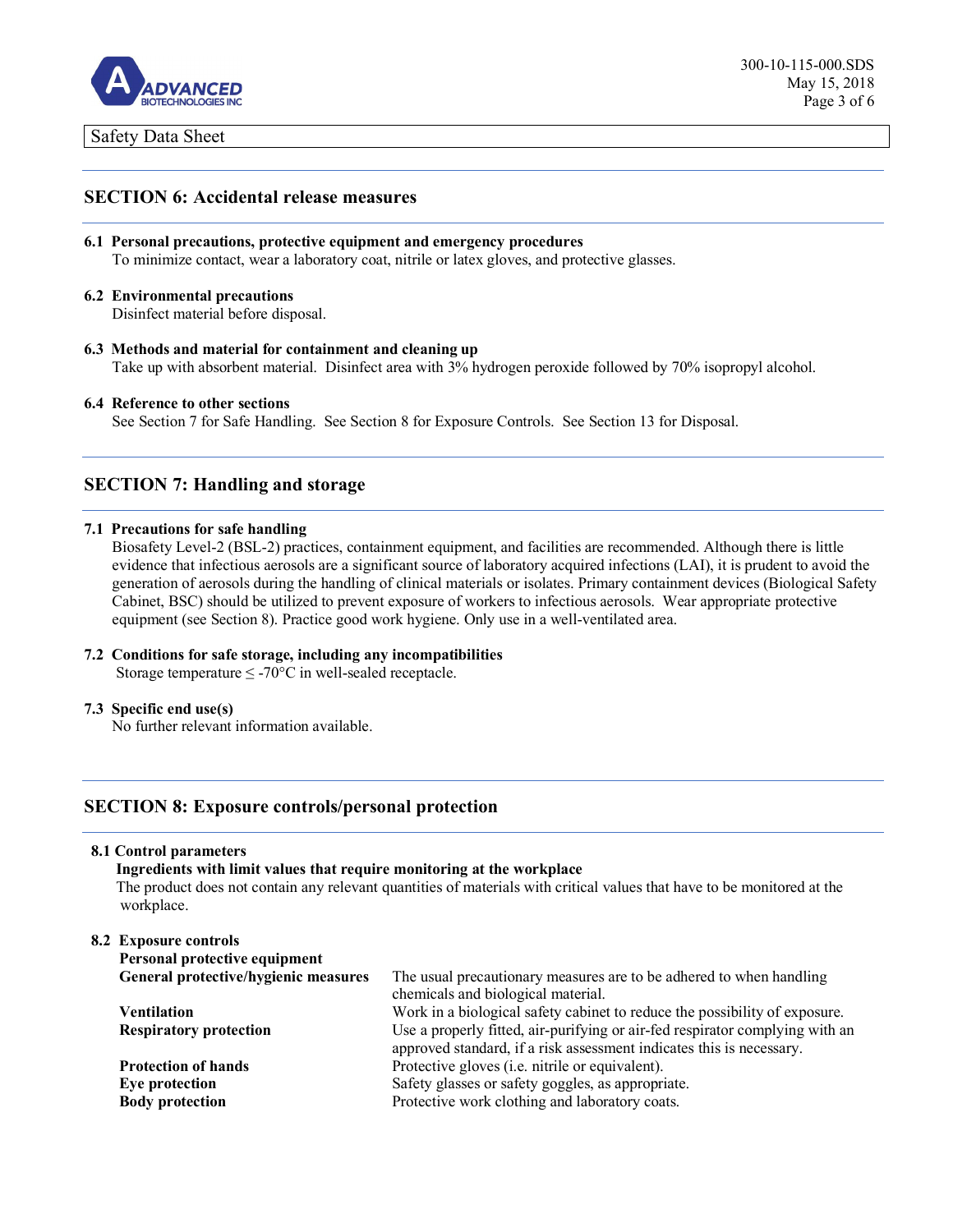

# **SECTION 9: Physical and chemical properties**

| 9.1 Information on basic physical and chemical properties |                                               |  |  |
|-----------------------------------------------------------|-----------------------------------------------|--|--|
| <b>General Information</b>                                |                                               |  |  |
| Appearance                                                | Form: Liquid                                  |  |  |
|                                                           | Color: Slightly Whitish                       |  |  |
| Odor                                                      | <b>Odorless</b>                               |  |  |
| <b>Odor Threshold</b>                                     | Does not apply, as substance is odorless.     |  |  |
| pН                                                        | 7.5                                           |  |  |
| <b>Change in condition</b>                                | Melting point/Melting range: Not determined   |  |  |
|                                                           | Boiling point/Boiling range: Not determined   |  |  |
| <b>Flash point</b>                                        | Not applicable                                |  |  |
| <b>Evaporation rate</b>                                   | Not determined                                |  |  |
| <b>Flammability (solid, gaseous)</b>                      | Does not apply, substance is a liquid.        |  |  |
| <b>Auto/Self-ignition temperature</b>                     | Not determined                                |  |  |
| <b>Decomposition temperature</b>                          | Not determined                                |  |  |
| Self-igniting                                             | Product is not self-igniting.                 |  |  |
| Danger of explosion                                       | Product does not present an explosion hazard. |  |  |
| Vapor pressure/density                                    | Not determined                                |  |  |
| <b>Density</b>                                            | Not determined                                |  |  |
| <b>Viscosity</b>                                          | Not determined                                |  |  |
| <b>Solubility in/Miscibility with Water</b>               | Soluble                                       |  |  |

## **9.2 Other information**

No further relevant information available.

# **SECTION 10: Stability and reactivity**

| 10.1 Reactivity                         | No further relevant information available. |
|-----------------------------------------|--------------------------------------------|
| 10.2 Chemical stability                 | No further relevant information available. |
| 10.3 Possibility of hazardous reactions | No dangerous reactions known.              |
| 10.4 Conditions to avoid                | No further relevant information available. |
| 10.5 Incompatible materials             | No further relevant information available. |
| 10.6 Hazardous decomposition products   | No further relevant information available. |

# **SECTION 11: Toxicological information**

| Based on available data, the classification criteria are not met.<br><b>Acute toxicity</b><br>Unknown<br>LD/LC50 values relevant for classification<br><b>Primary irritant effect</b> |
|---------------------------------------------------------------------------------------------------------------------------------------------------------------------------------------|
|                                                                                                                                                                                       |
|                                                                                                                                                                                       |
|                                                                                                                                                                                       |
| <b>Skin corrosion/irritation</b><br>Based on available data, the classification criteria are not met.                                                                                 |
| Based on available data, the classification criteria are not met.<br>Serious eye damage/irritation                                                                                    |
| <b>Respiratory or skin sensitization</b><br>Based on available data, the classification criteria are not met.                                                                         |
| CMR effects (carcinogenicity, mutagenicity and toxicity for reproduction)                                                                                                             |
| Based on available data, the classification criteria are not met.<br>Germ cell mutagenicity                                                                                           |
| Carcinogenicity<br>Based on available data, the classification criteria are not met.                                                                                                  |
| Based on available data, the classification criteria are not met.<br><b>Reproductive toxicity</b>                                                                                     |
| <b>STOT-single exposure</b><br>Based on available data, the classification criteria are not met.                                                                                      |
| <b>STOT-repeated exposure</b><br>Based on available data, the classification criteria are not met.                                                                                    |
| <b>Aspiration hazard</b><br>Based on available data, the classification criteria are not met.                                                                                         |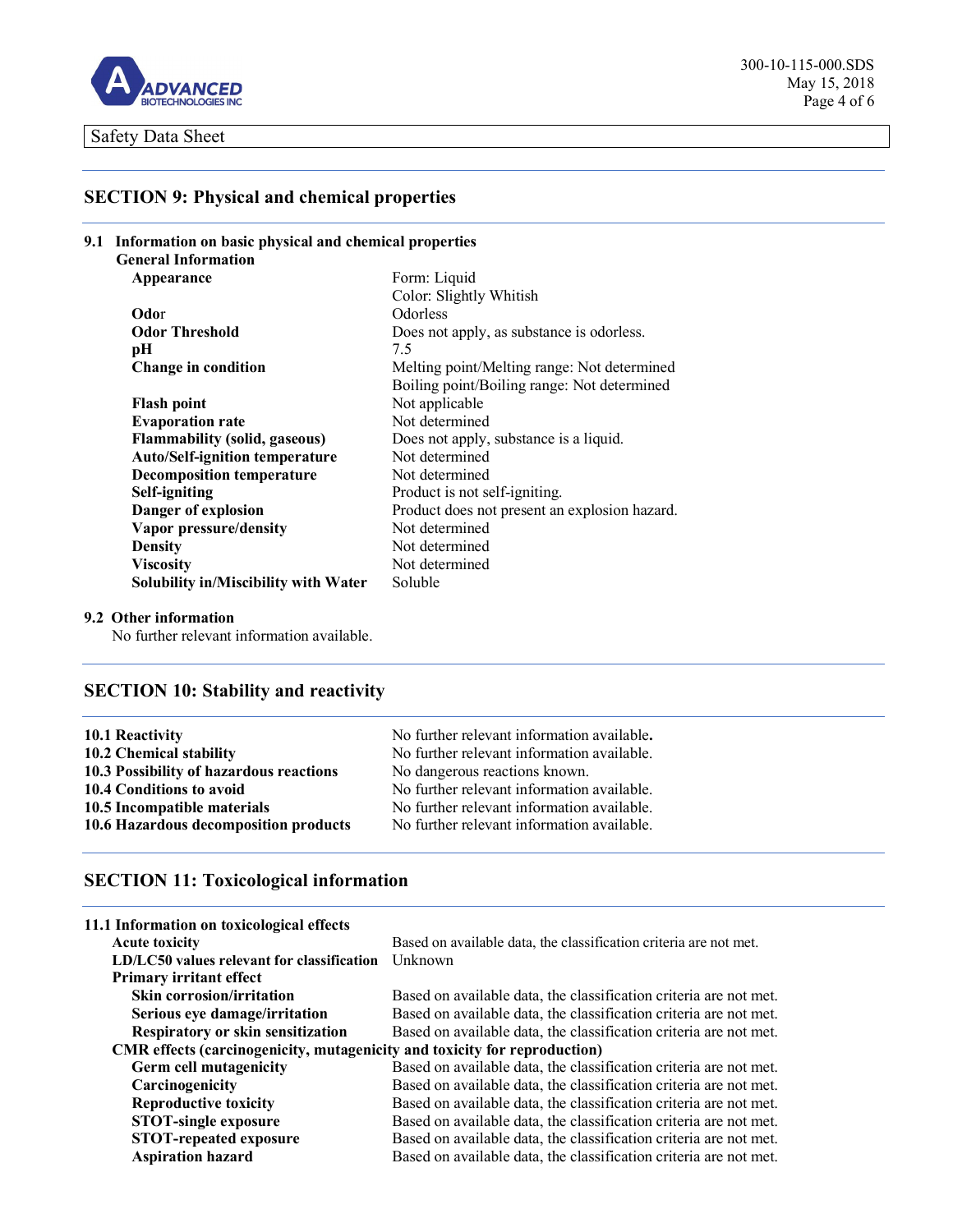

# **SECTION 12: Ecological information**

| 12.1 Toxicity                           |                                                                             |
|-----------------------------------------|-----------------------------------------------------------------------------|
| <b>Aquatic toxicity</b>                 | No further relevant information available.                                  |
| 12.2 Persistence and degradability      | No further relevant information available.                                  |
| 12.3 Bioaccumulative potential          | No further relevant information available.                                  |
| 12.4 Mobility in soil                   | No further relevant information available.                                  |
| <b>Other Information</b>                | The ecological effects have not been thoroughly investigated, but none have |
|                                         | been identified.                                                            |
| <b>General notes</b>                    | Avoid release to the environment.                                           |
| 12.5 Results of PBT and vPvB assessment |                                                                             |
| <b>PRT</b>                              | None of the substances present are considered PBT.                          |
| vPvB                                    | None of the substances present are considered vPvB.                         |
| 12.6 Other adverse effects              | No further relevant information available.                                  |

# **SECTION 13: Disposal considerations**

|                | 13.1 Waste treatment methods                                       |                                                                                                                                                                                                                                                                                  |
|----------------|--------------------------------------------------------------------|----------------------------------------------------------------------------------------------------------------------------------------------------------------------------------------------------------------------------------------------------------------------------------|
| Recommendation |                                                                    | The user of this product has the responsibility to dispose of unused material,<br>residues and containers in compliance with all relevant local, state, and federal<br>laws and regulations regarding treatment, storage, and disposal for hazardous<br>and nonhazardous wastes. |
|                | Uncleaned packaging recommendation<br>Recommended cleansing agents | Disposal must be made according to official regulations.<br>Disinfection with 10% sodium hypochlorite (bleach) or 1:256 Lysol IC                                                                                                                                                 |
|                |                                                                    | Quaternary Disinfectant Cleaner.                                                                                                                                                                                                                                                 |

# **SECTION 14: Transport information**

| 14.1 UN number                                                          |                                         |
|-------------------------------------------------------------------------|-----------------------------------------|
| DOT, ADR, IMDG, IATA                                                    | UN 3373                                 |
| 14.2 UN proper shipping name                                            |                                         |
| DOT, ADR, IMDG, IATA                                                    | Biological substance Category B         |
| 14.3 Transport hazard class(es)                                         |                                         |
| DOT, ADR, IMDG, IATA Class                                              | Class 6, Division 6.2                   |
| 14.4 Packing group                                                      |                                         |
| DOT, ADR, IMDG, IATA                                                    | Not Regulated                           |
| 14.5 Environmental hazards                                              |                                         |
| <b>Marine Pollutant</b>                                                 | Mixture Not Classified Marine Pollutant |
| 14.6 Special precautions for user                                       | Not Applicable                          |
| 14.7 Transport in bulk according to Annex II of Marpol and the IBC Code | Not Applicable                          |